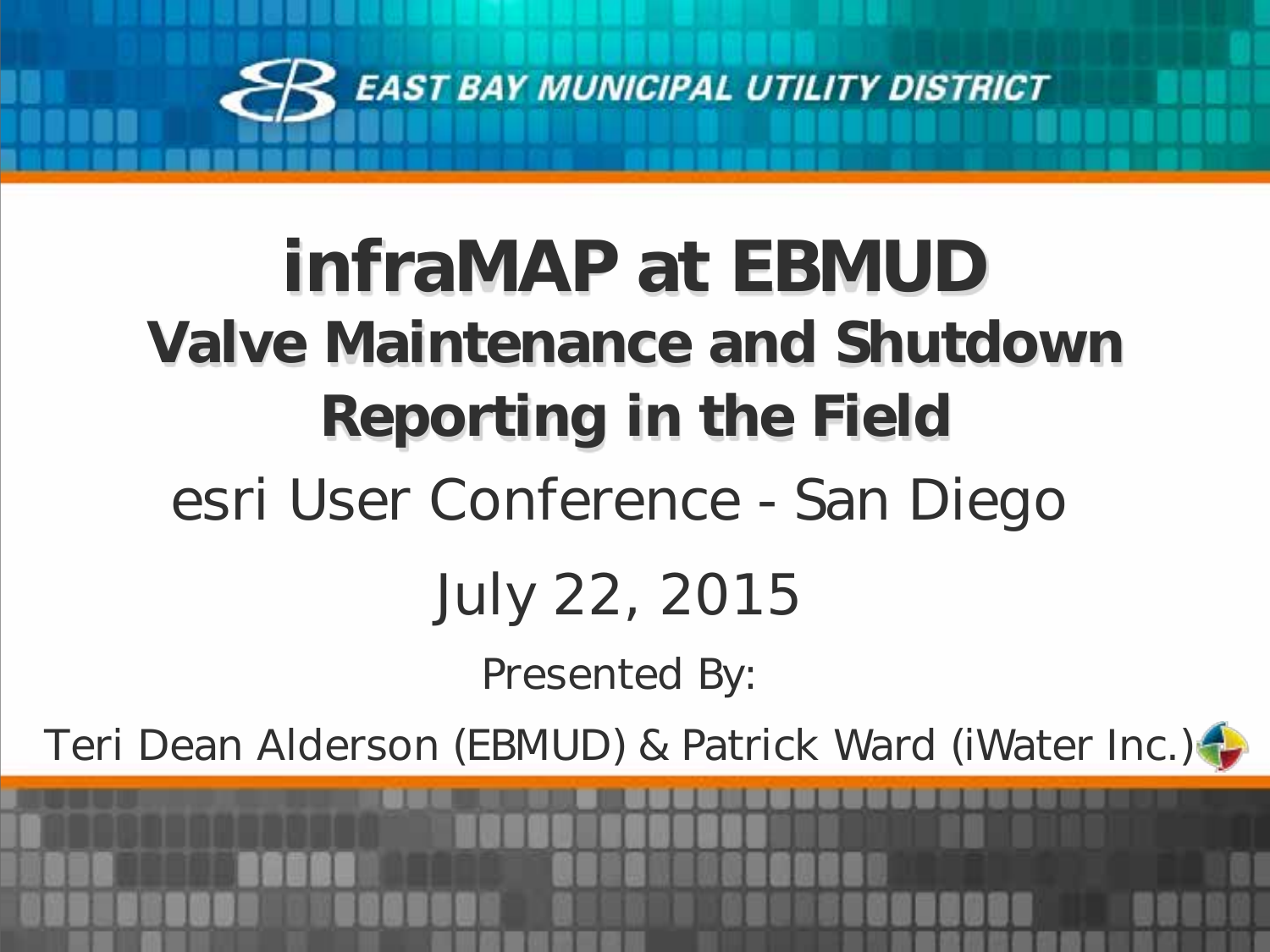



- EBMUD's water system serves approximately 1.3 million people in a 331 square mile area in the East Bay, including **Crysta** 
	- 4,137 miles of pipe
	- 76,624 valves
	- 30,099 hydrants
	- $-400,000+$  service connections

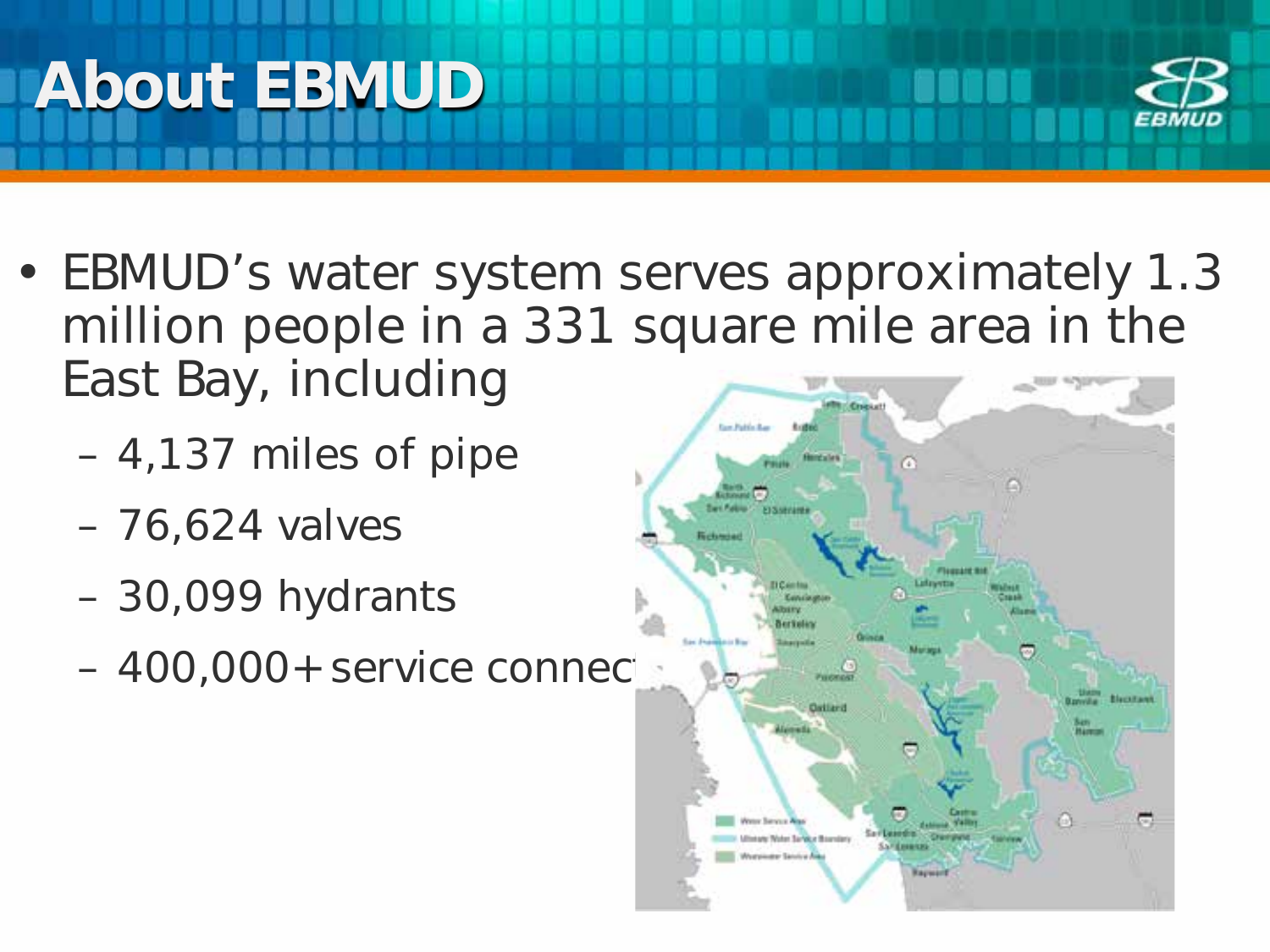## Importance of Valves



- Valves are the keys to our water distribution system
- Enable operational and maintenance activities
- Start, stop and regulate flow to customers, WTPs, pumping plants, pressure zones, etc.
- Critical in the control of water loss

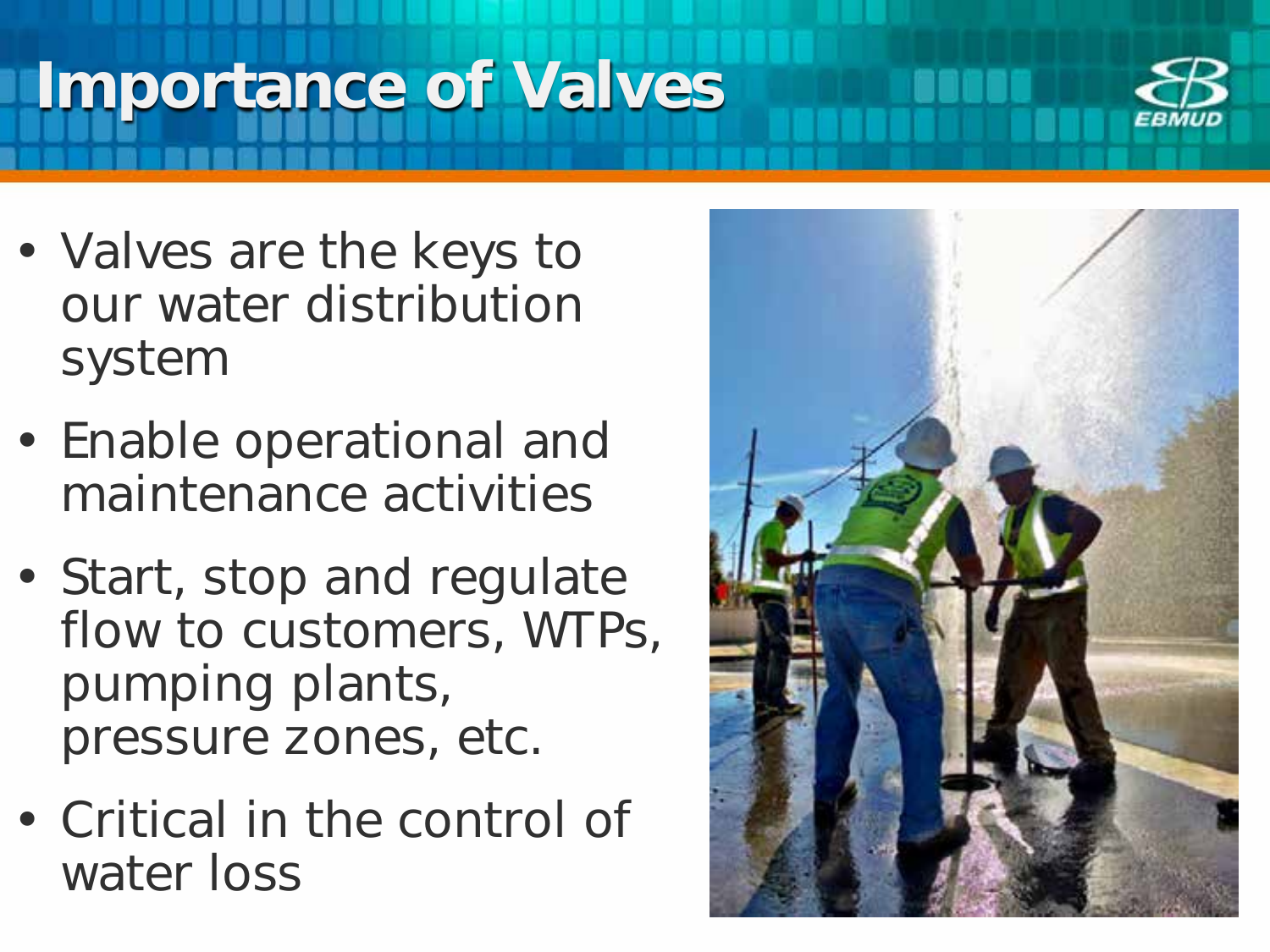### Current Challenges



- Aging valves and distribution pipes
- Long response time to control flow in emergencies
- No central management tool to track operational status
- No integration with customer data
- Manual shutdown planning required
- Existing valve testing and shutdown tracking applications extremely out of date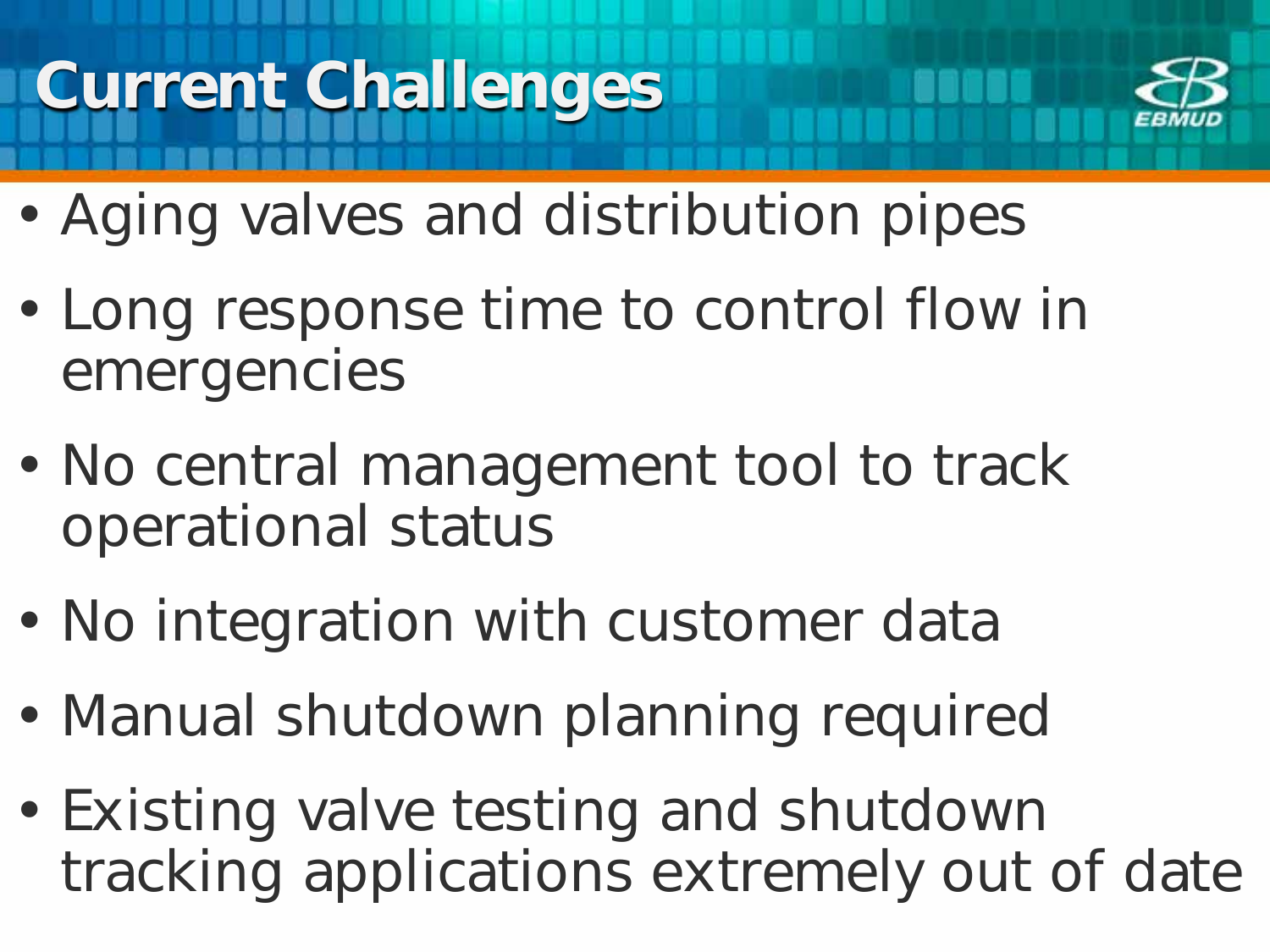## Existing Applications



#### Valve Test GIS no longer in use

#### Shutdown Tracking System

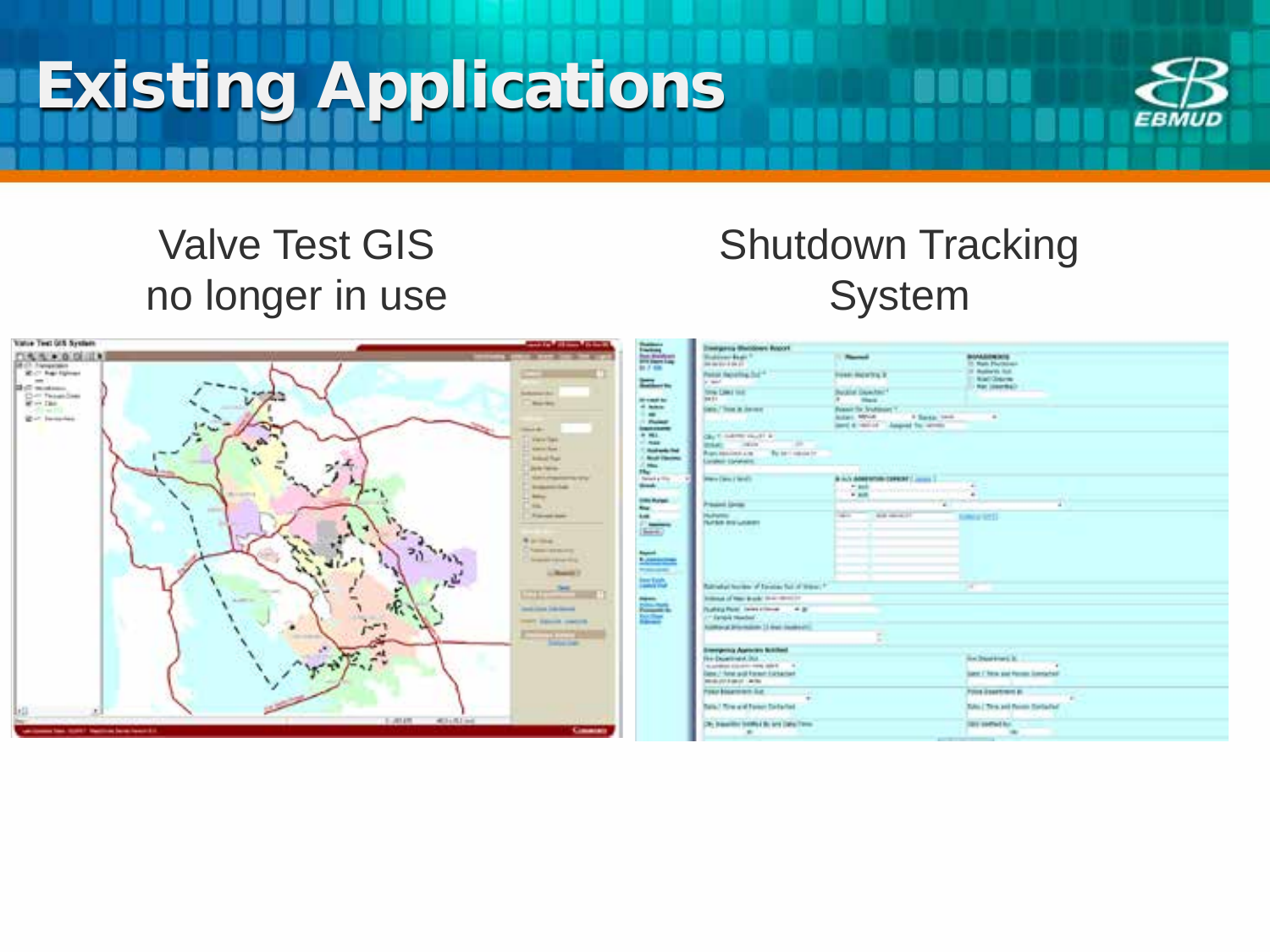### Vision for new Valve GIS



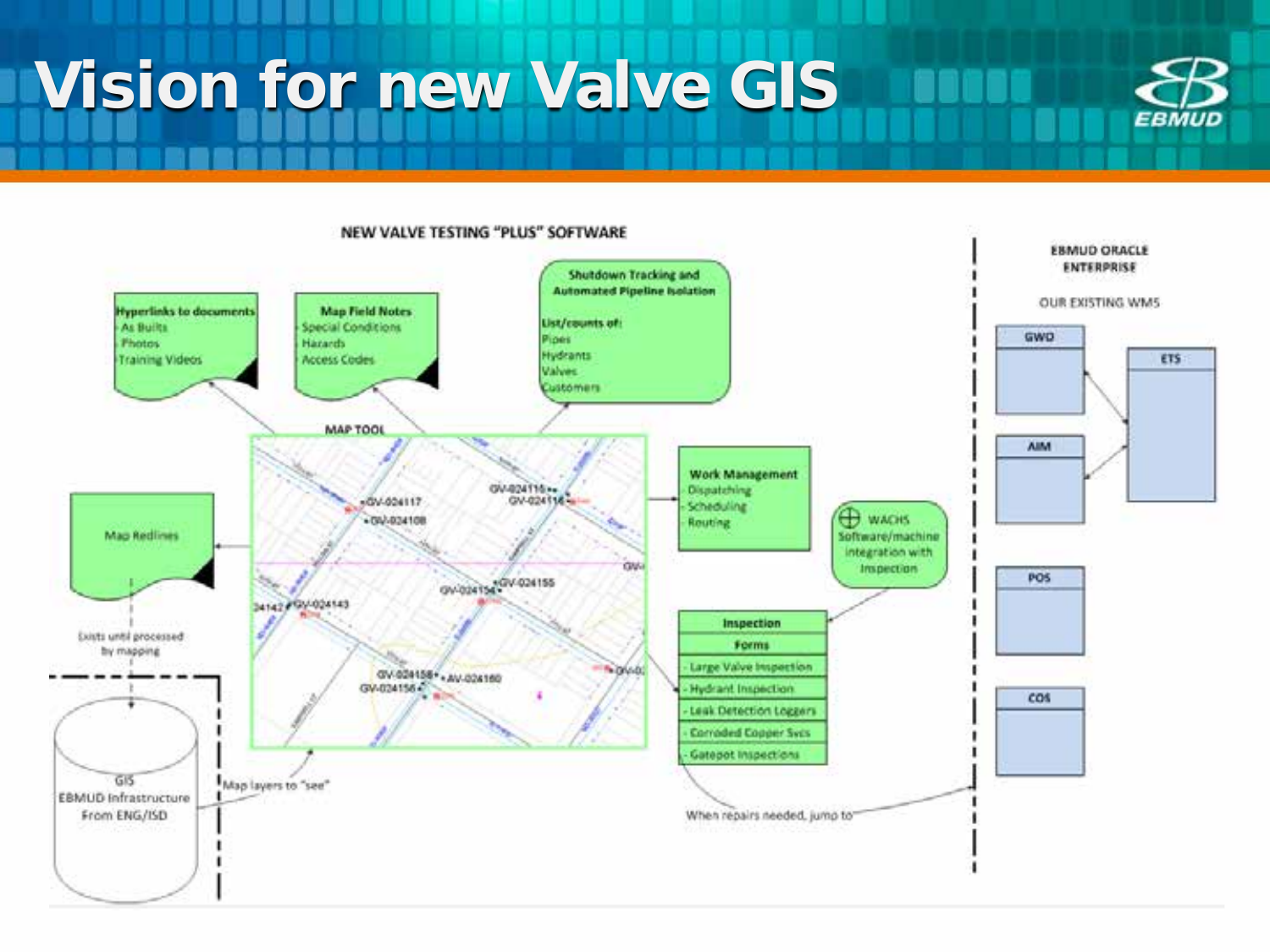EBMUD -infraMAP Project

- Portable, graphic and interactive distribution system
- Shire Eleisely

• Configurable inspection forms

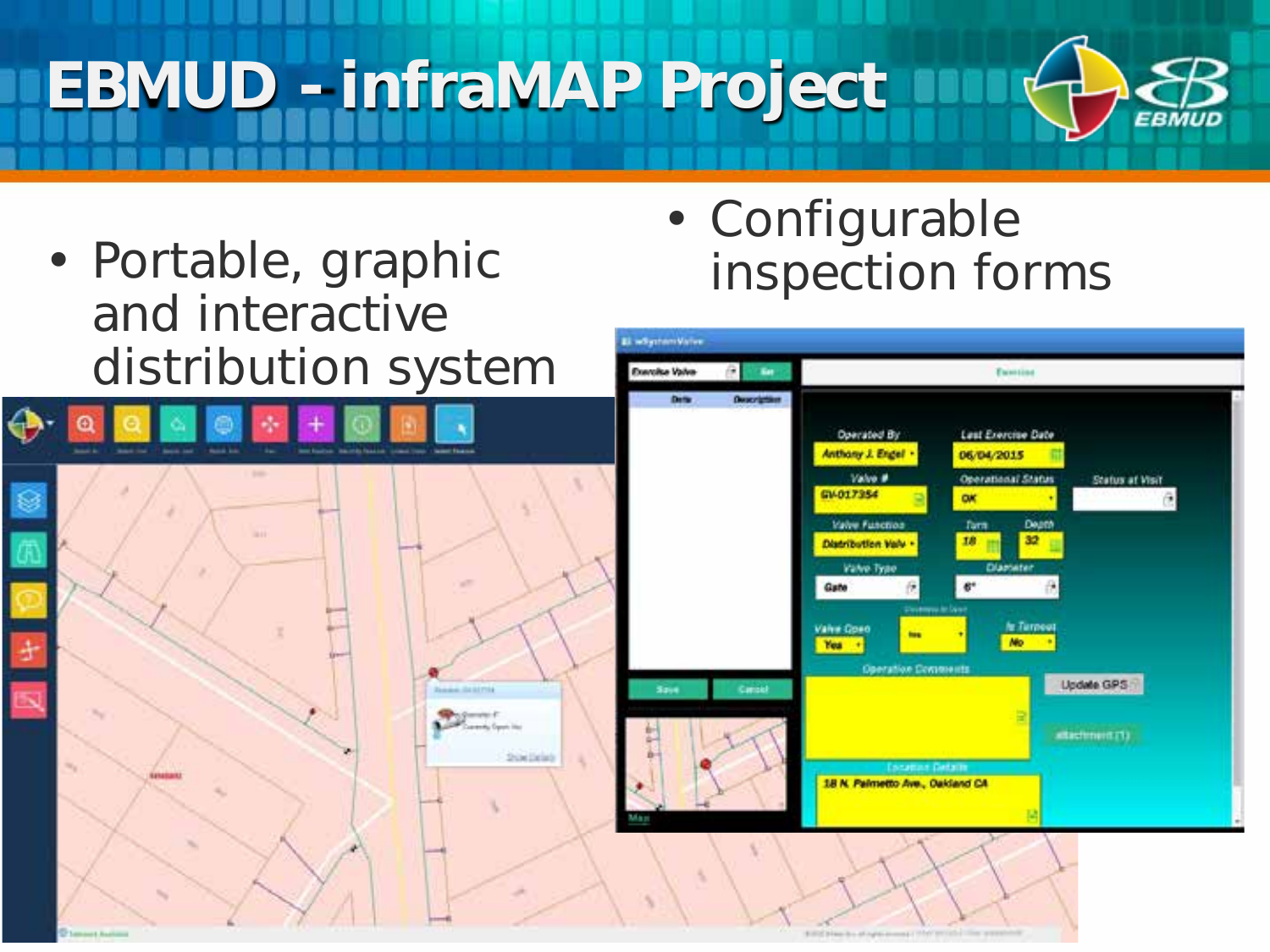#### EBMUD – infraMAP Project



- Integration with WACHS Valve Machine
	- Operate valve machine controller
	- Record data & track valve history/life cycle
	- Collect valve torque data & display animation
- GPS enabled
	- Locate valves
	- Manage work routes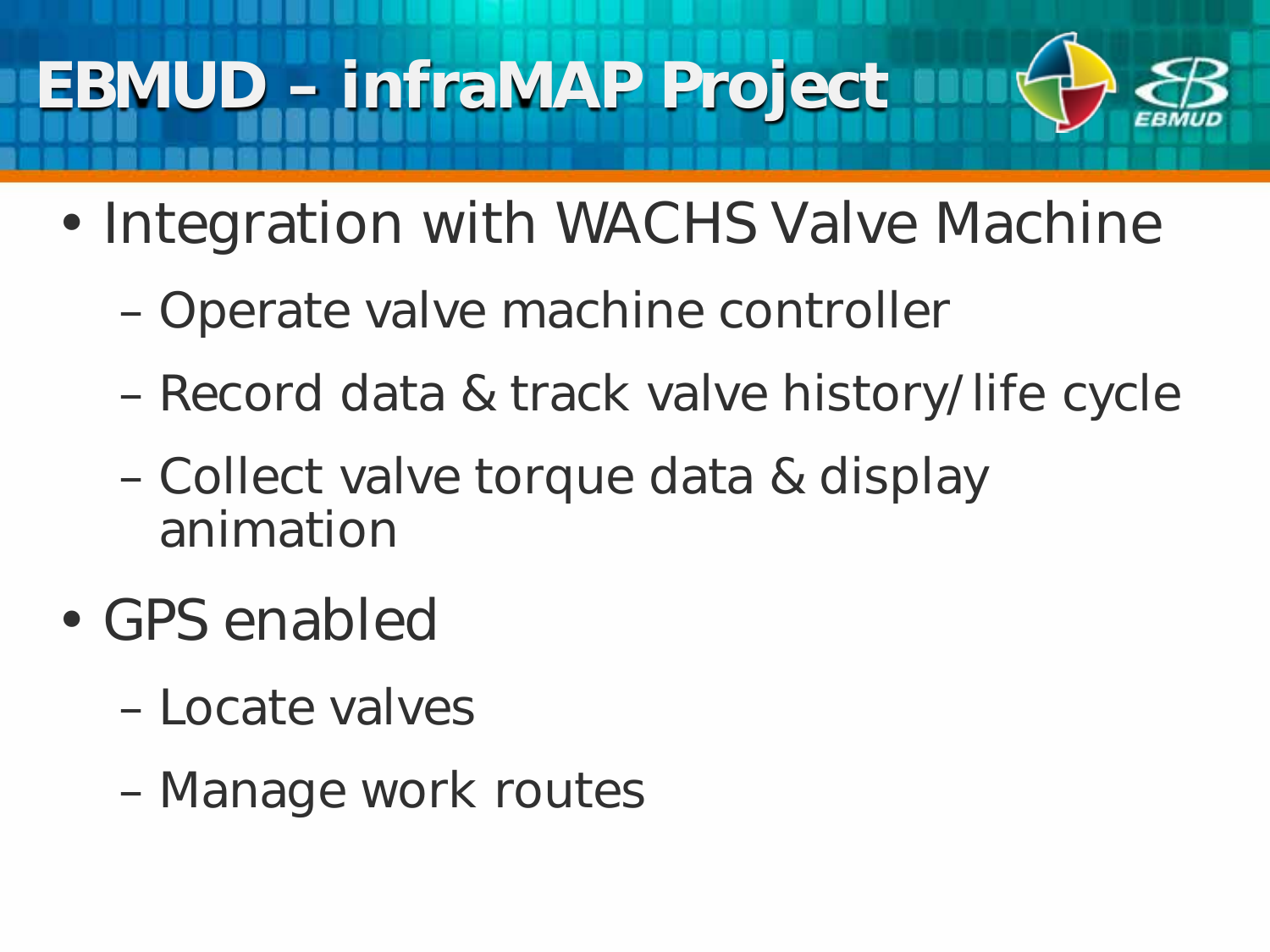EBMUD – infraMAP Project

- Map redlines, field notes, linked documents
	- Redlines created for ENG Mapping Services to make updates to master maps
	- Field notes captured for sharing of information about a valve or location
	- Ability to link documents, photos, drawings, etc. to a specific valve

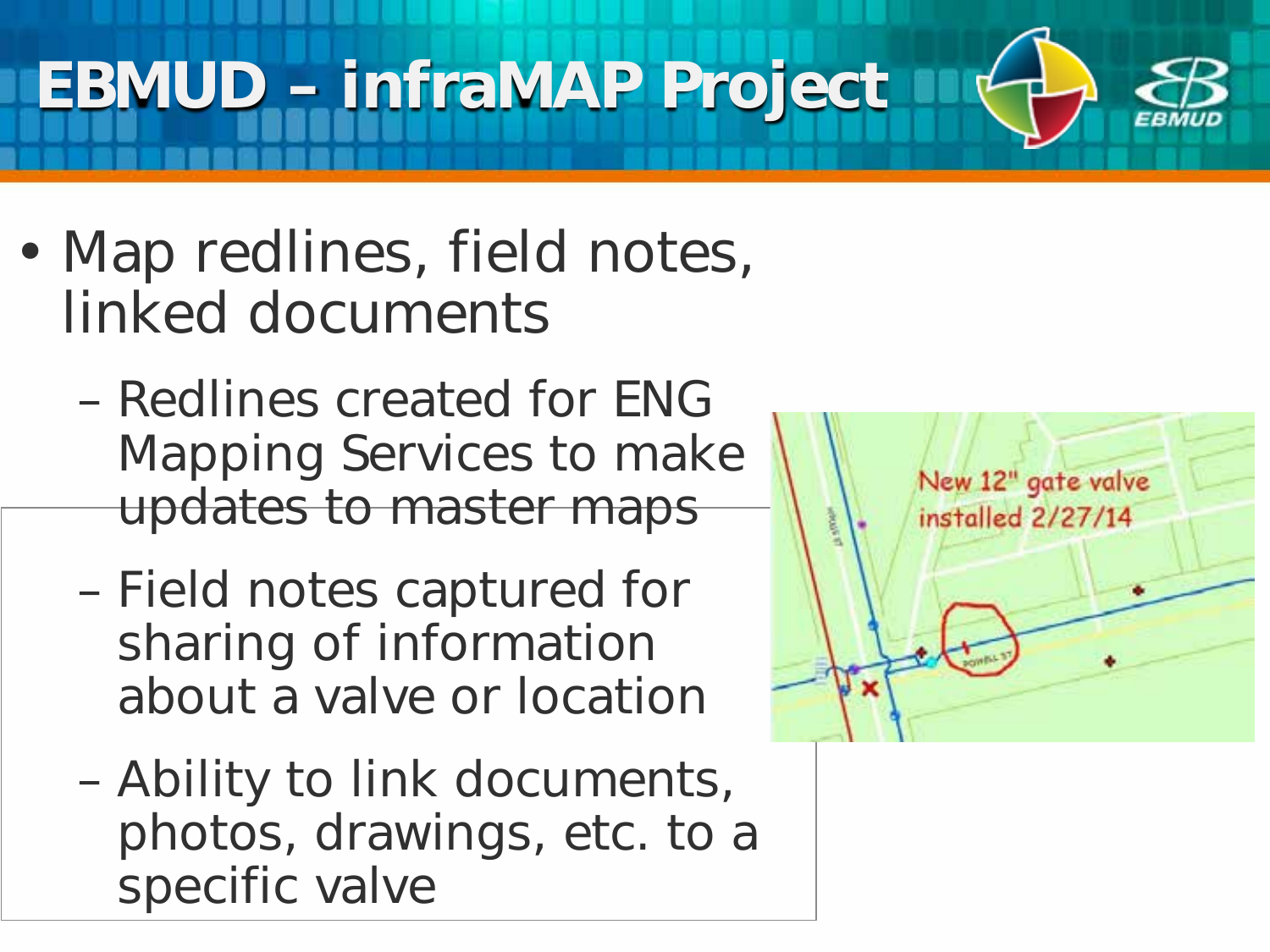## EBMUD – infraMAP Project

- Specific water distribution network and customer identification with Pipe Isolation Trace tool
	- Valves to shut down for isolation
	- Hydrants, Customers & Mains affected by shutdown

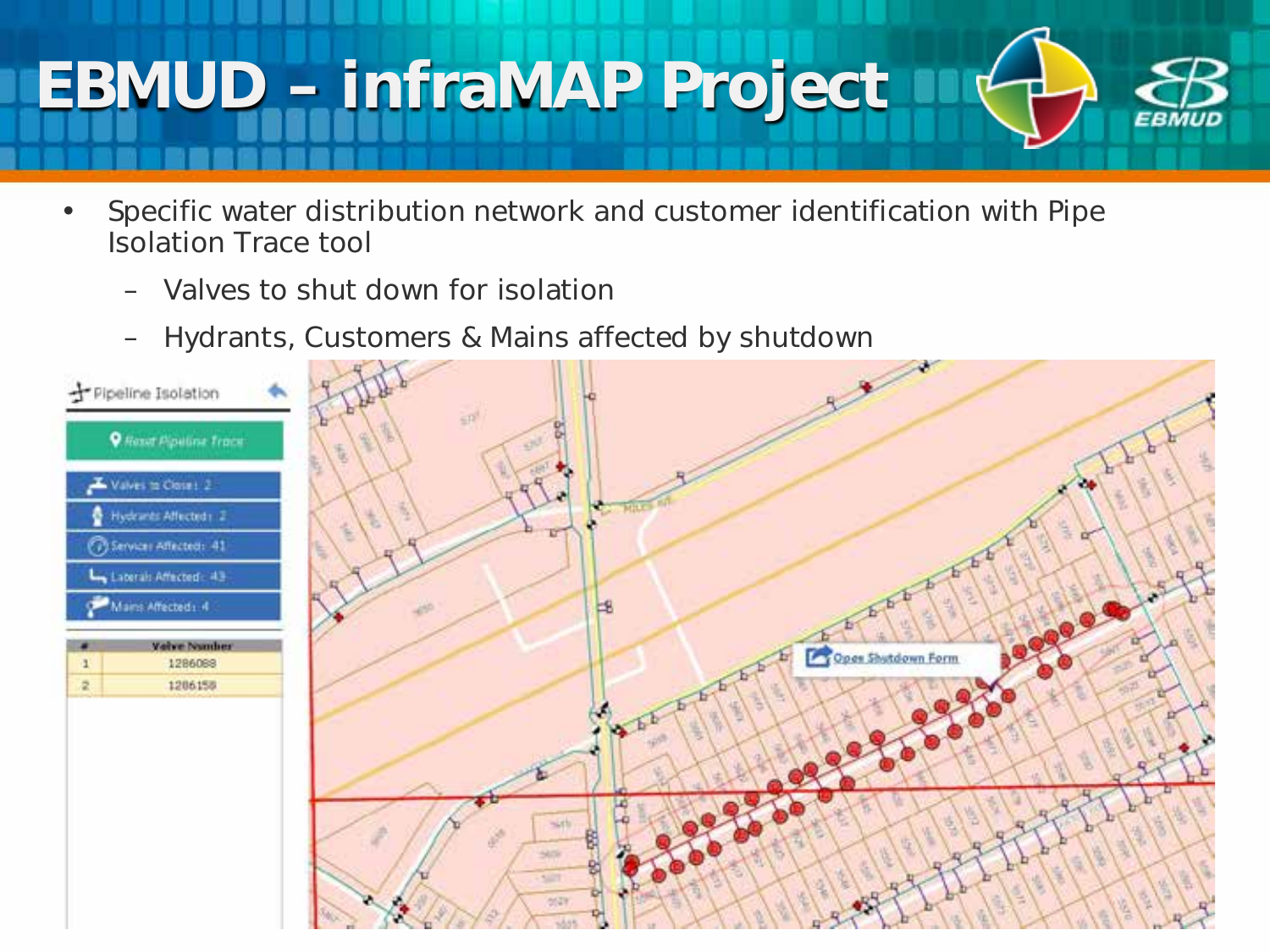

• Configurable Form for Automated shutdown planning & reporting

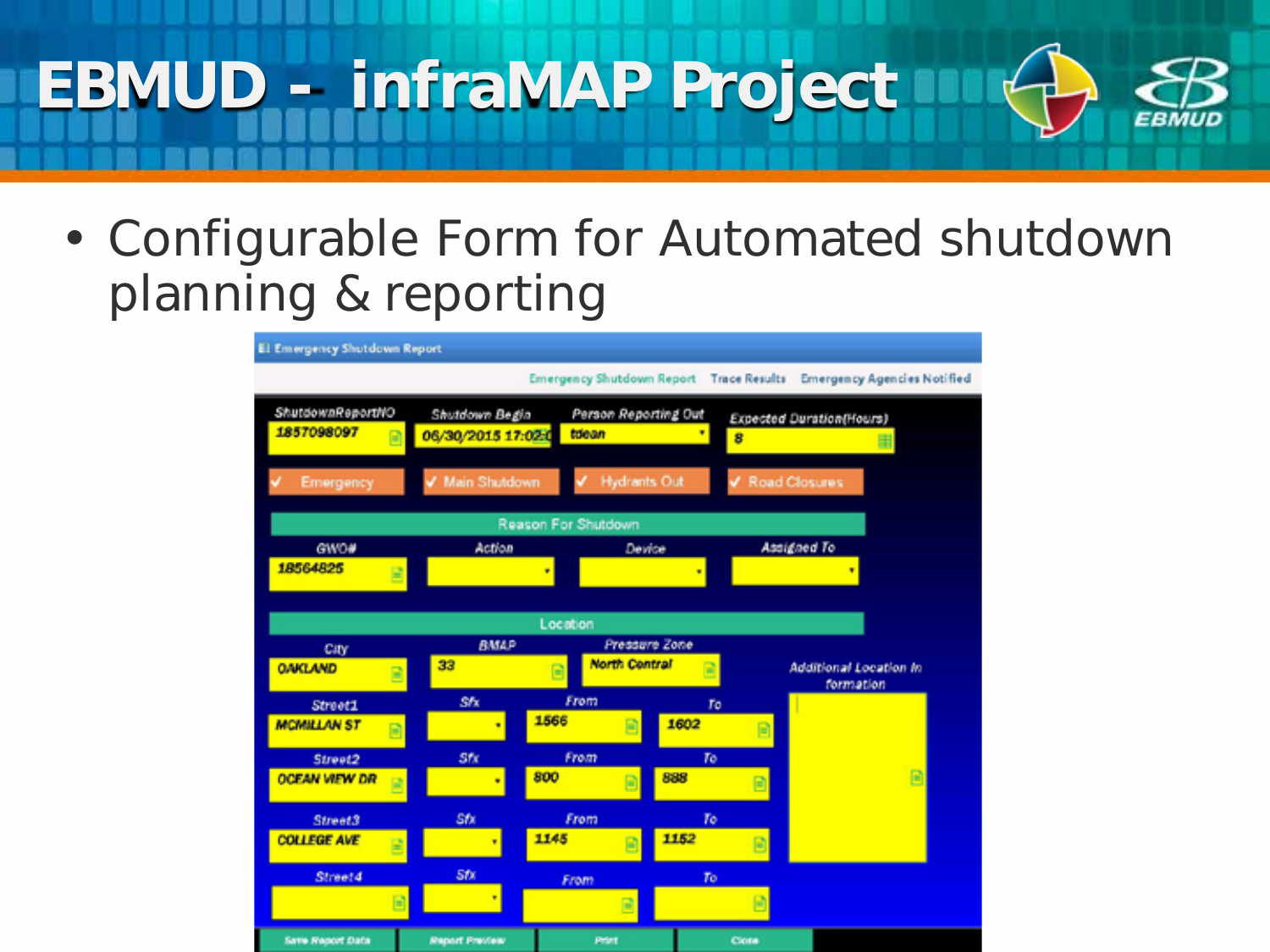## New Shutdown Reporting **Feature**



- Associated with Pipe Isolation Trace tool
- Includes ability to record shutdown event

|                                                      |                                                 | SHUTCOWN REPORT NO. 02501         |                                              |  |
|------------------------------------------------------|-------------------------------------------------|-----------------------------------|----------------------------------------------|--|
| Shutdown Bagin:<br>05/20/2015 15:50                  | Person Reporting Calt<br>T-Clonin               |                                   | <b>Freected Duration</b><br><b>G.PIOLITE</b> |  |
|                                                      | <b>IMPAIRMENTS</b>                              |                                   |                                              |  |
| Emergency                                            | Main Shutdown III Hydraws Cut III Road Closures |                                   |                                              |  |
|                                                      |                                                 | REASON FOR SHUTDOWN               |                                              |  |
|                                                      | Action:                                         |                                   |                                              |  |
| awa:                                                 | Repair                                          |                                   | Assigned To:                                 |  |
| 125356                                               | Devene:                                         |                                   | <b>TCRONIN</b>                               |  |
|                                                      | Main                                            |                                   |                                              |  |
|                                                      |                                                 | LOCATION<br><b>BMAP, 14518455</b> |                                              |  |
| City: Alateda                                        |                                                 | Streett                           |                                              |  |
| Taylor Ave From: 741 To: 777                         | 09: St From: 1406 To: 1414                      |                                   | From: To:                                    |  |
|                                                      |                                                 |                                   |                                              |  |
| Additional Location Information:                     |                                                 |                                   |                                              |  |
|                                                      |                                                 | WATER DISTRIBUTION SYSTEM         |                                              |  |
| <b>Estimated Count of Mains</b>                      | Pipe Extension(s)                               |                                   | Pipe Size and Material                       |  |
|                                                      | E-8417                                          |                                   | 4" Cast Iron<br>6" Asbestos Cement           |  |
|                                                      | 35300                                           |                                   |                                              |  |
| <b>Estimated Count of Hydrants</b>                   | <b>Hydrant Number(s)</b>                        |                                   | Location                                     |  |
|                                                      | 453.                                            |                                   | TTT Taylor due                               |  |
|                                                      | Valve Numberis)<br>CV-044018                    |                                   | Pressure Zone                                |  |
| Estimated Count of Valves                            |                                                 | CW044373                          |                                              |  |
|                                                      |                                                 | GV-044374                         |                                              |  |
|                                                      | GWD44235                                        |                                   |                                              |  |
| Estimated Count of Services                          |                                                 |                                   |                                              |  |
| 舘                                                    |                                                 |                                   |                                              |  |
| <b>Flushing From:</b>                                | At:                                             |                                   |                                              |  |
| Hydrant 403                                          |                                                 | TTT Taylor Ave.                   |                                              |  |
| Additional Water Distribution System Information:    |                                                 |                                   |                                              |  |
|                                                      |                                                 | <b>AGENCY NO TIFICATION</b>       |                                              |  |
| Fire Department                                      |                                                 | <b>Police Department</b>          |                                              |  |
|                                                      |                                                 |                                   |                                              |  |
| Agency: Alameda PD<br>Date/Time Out:05/20/2015 15:51 |                                                 | Agency.<br>Date/Time Out:         |                                              |  |
|                                                      |                                                 |                                   |                                              |  |
| Person Contacted: #570                               |                                                 | <b>Person Contacted:</b>          |                                              |  |
| Date/Time In:05/21/2015 03:05                        |                                                 | Date/Time In:                     |                                              |  |
| Person Contacted:#578                                |                                                 | Person Contacted:                 |                                              |  |
| Date/Time in Service                                 | Person Reporting in                             |                                   | <b>Actual Duration</b>                       |  |
| <b>RANGZZA</b><br>05/21/2915 03:04                   |                                                 |                                   | 1120 hours                                   |  |
|                                                      |                                                 |                                   |                                              |  |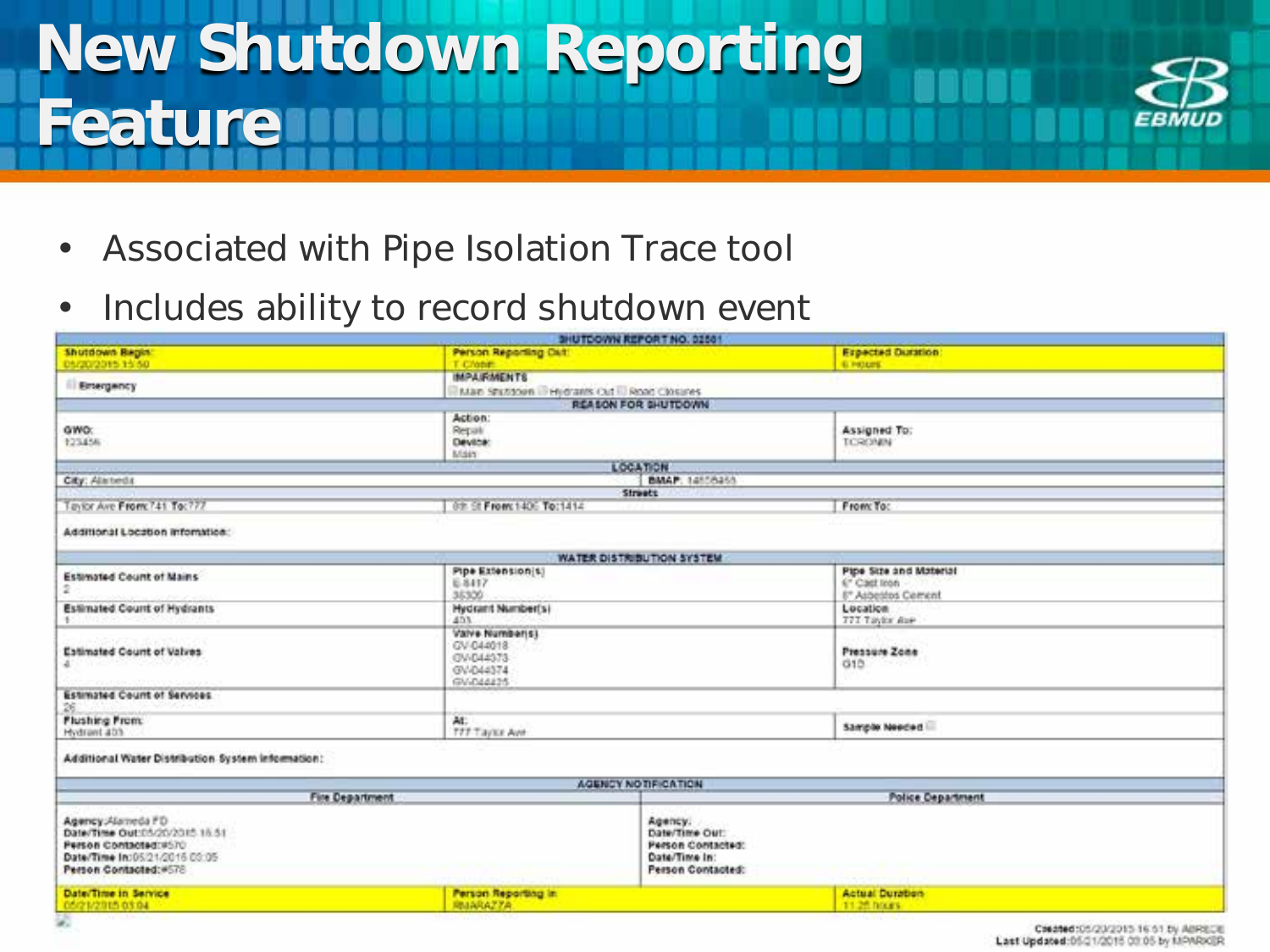#### **Improvements**



- Easy to locate valves and identify status
- Identify when valves are due for inspection and testing (preventive maintenance)
- Reduce time to plan and execute shutdown
- Reduce damage and water loss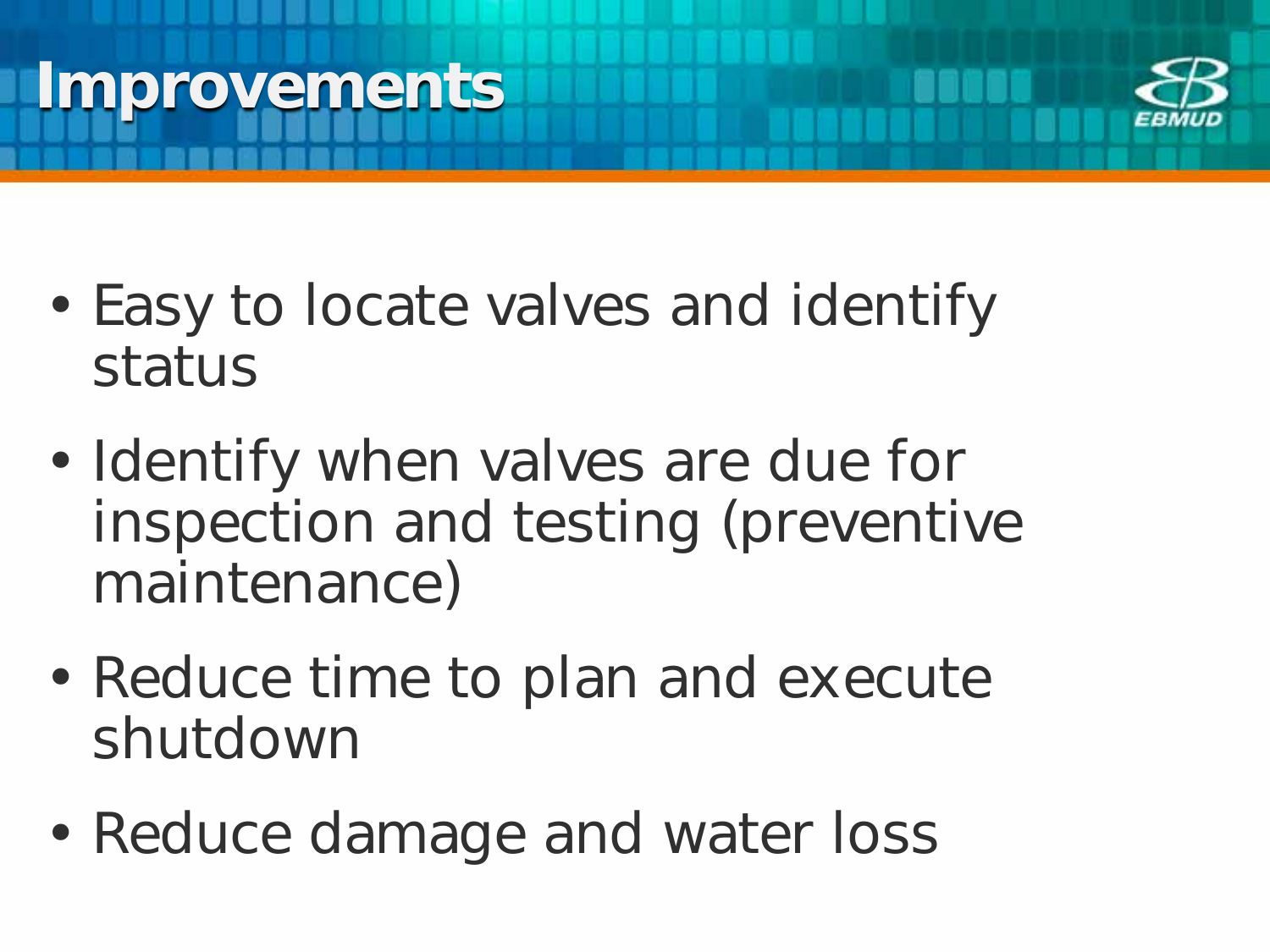## esri Technical Specifications



- ArcGIS for Server 10.1 and higher
	- One feature service per template
	- One map service per template
	- One cached basemap map service per template
		- Can also use ArcGIS Online basemaps
	- One geocode service per template
		- Can also use ArcGIS Online service
	- One geoprocessing service for Pipe Isolation Trace/Shutdown Reporting
	- One print map task service per template
	- One geometry service per template
- ArcGIS JavaScript API
	- API hosted on ArcGIS Online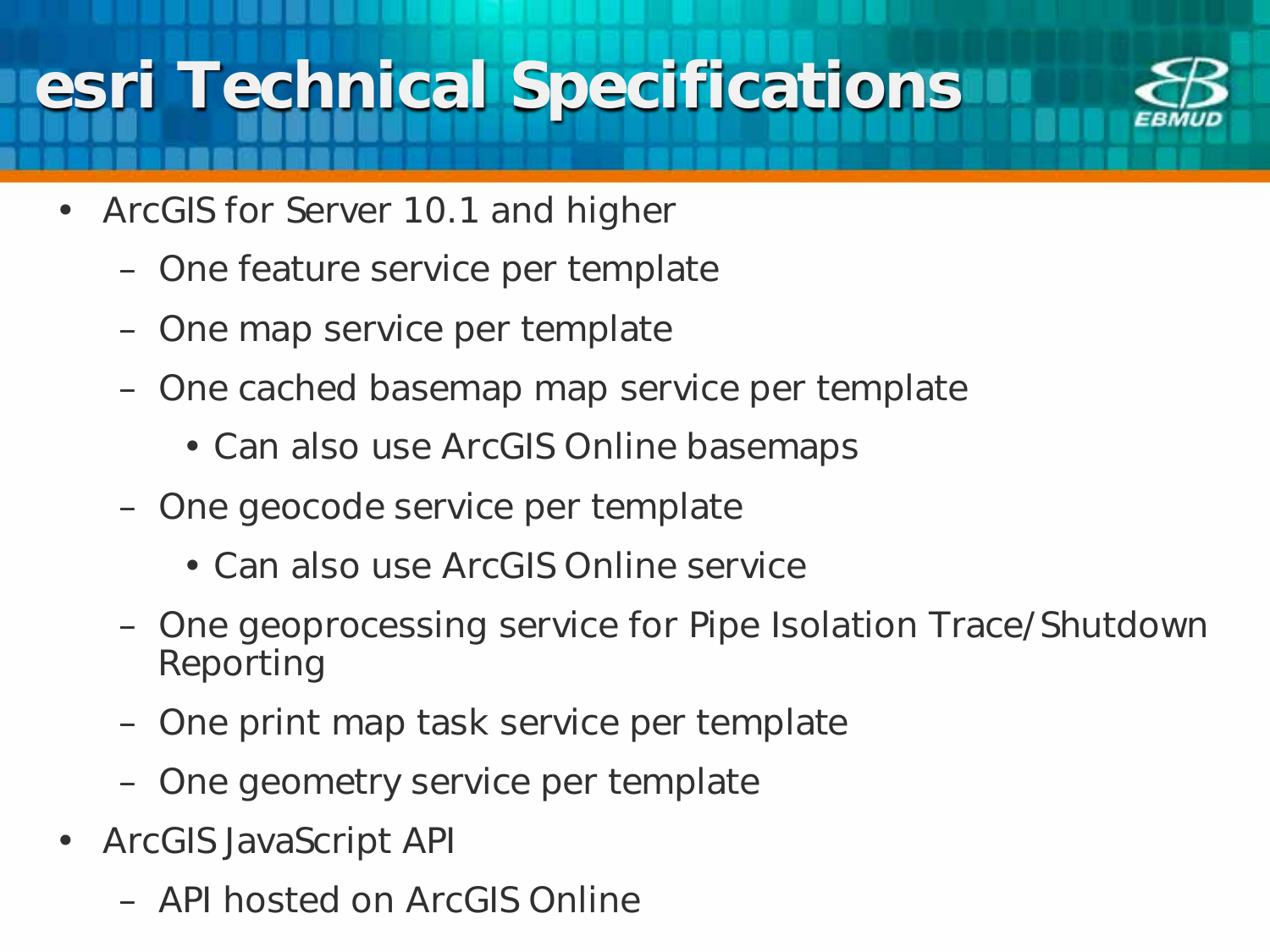

- JavaScript and HTML 5 for cross platform use
	- Google Chrome recommended but also runs on Safari, Internet Explorer
- Internet Information Services (IIS) 7
- . NET 4.5.1
- infraMAP Database in SQL Server or Oracle
- Future integration for EBMUD General Work Order (GWO) with infraMAP Work & Task
- infraMAP Field for fully disconnected use with Wachs Valve Machine